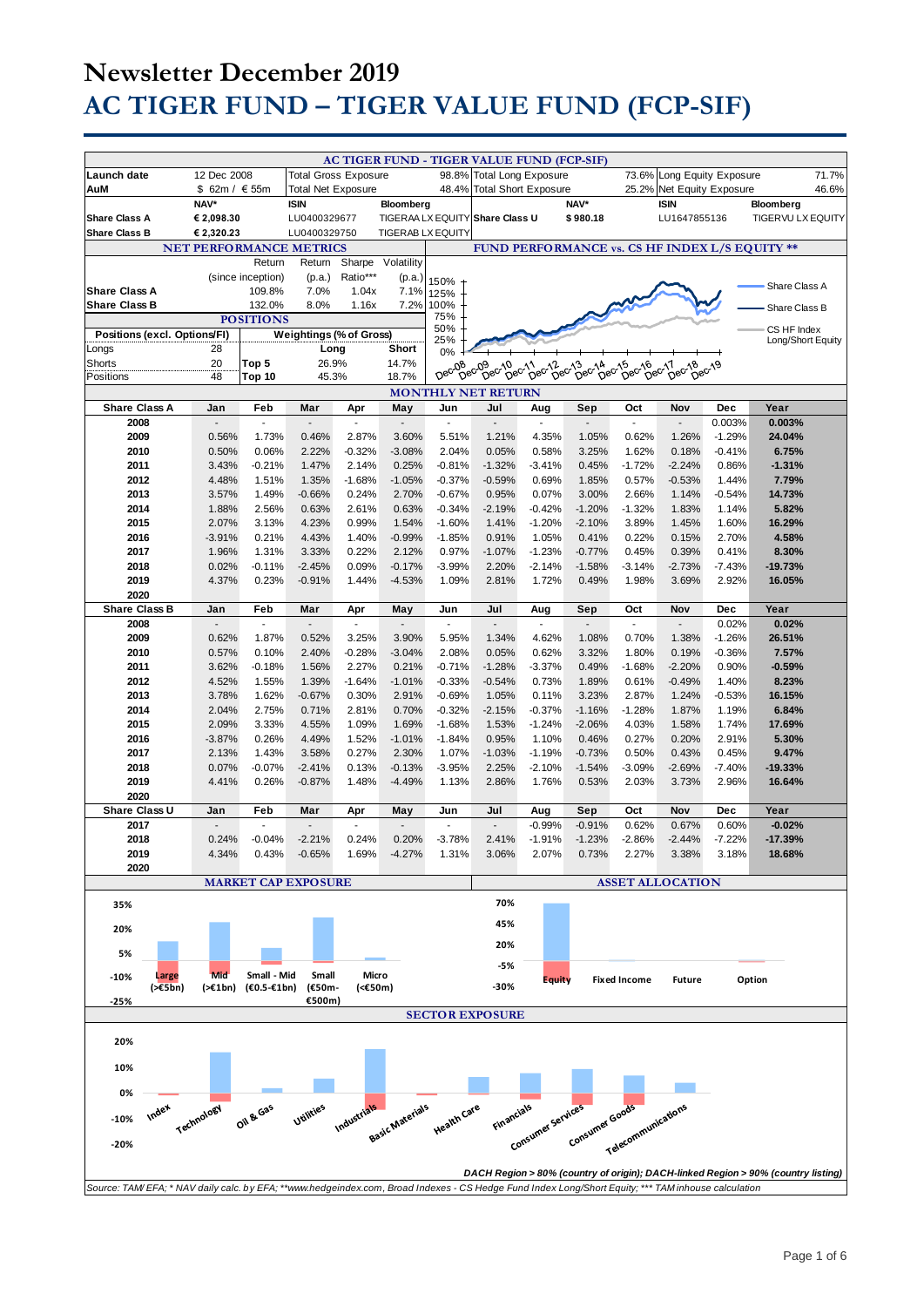### **Tiger Value Fund – December 2019**

### **O Returns: +2.92% (class A)/+2.96% (class B)/+3.18% (class U)**

In December, the Tiger Value Fund ("TVF") had a positive net return of  $+2.92\%$  for share class A and +2.96% for share class B, making a cumulative net return of +16.05%/+16.64% for share class A and B for 2019 and +109.8%/+132.0% since inception (share class A/B). Our FX hedged USD share class U had a net return of +3.18% in December, making a cumulative net return of 18.68% for 2019.

### **O Commentary: Review of 2019 – significantly outperformed HF peers**

In 2019 the Tiger Value Fund had a mixed first half of the year and a strong second half. Although the first half of 2019 was burdened by muted performance of value positions and losses in our short book, we stabilized the performance at the end of Q1 and had a strong second half to close up with  $+18.68\%/+16.64\%/+16.05\%$  for share class U, B and A. We achieved our performance with a fairly low average net equity and gross exposure of 34.2% and 83.8%, which is in-line with our 11 year-average, i.e. taking significantly lower exposure risks compared to most of our Hedge Fund peers.

### **Tiger Value Fund vs. Hedge Fund Peers**

Although there is only limited December performance data on Hedge Funds available so far it looks like that we have significantly outperformed most of our peers: the Eurekahedge UCITS Europe Long/Short Hedge Fund Index<sup>1</sup> was up +1.47% in December and +5.17% in the year 2019 and at the most recent November update the CS Hedge Fund Long/Short Equity Index<sup>2</sup> was up  $+4.98\%$  in the year-to-date. This compares with the Tiger Value Fund which was up  $+16.05/+16.64\%/+18.68\%$  (share class A/B/U) in the year 2019.

Over the last 11 years the TVF has built a strong risk-adjusted track record with an outperformance of its peers which was achieved with a low average gross and net adjusted exposure of only 85.2% and 35.5% respectively. The TVF share class B has produced a compound average net return of 7.95% p.a. and has outperformed its peers such as the CS Hedge Fund  $Long/Short$  Equity Index<sup>2</sup> by more than 50% (on average > 2.5%-points per year) since its inception in December 2008.

### **Performance Attributions**

In the year 2019 our top 10 attributors were PNE Wind (+588bp), VA-Q-TEC (+284bp), Tele Columbus (+277bp), AMS AG (+272bp), EnergieKontor (+225bp), BAYER (+204bp), Dialog Semiconductor (+178bp), Strabag (+95bp) and Agfa-Gevaert (+104bp). At our top three detractors Singulus (-117bp), Windeln (-62bp) and K+S (-56bp) we only kept Singulus as we see continued good order momentum which should result into a strong share price recovery in 2020. On our short book we had overall negative attributions from single shorts of 628bp and 39bp from our DAX index hedges.

### **Organization**

We have improved the organizational structure through the founding of Tiger Asset Management AG in Switzerland which is the new umbrella for the Tiger Value Fund Team and the investment advisor to the Tiger Value Fund (FCP-SIF). Furthermore, we have established an investment advisory board and will expand the team with a junior analyst in 2020.

<sup>&</sup>lt;sup>1</sup> Source[: http://www.eurekahedge.com/Indices/IndexView/Special/590/Eurekahedge\\_UCITS\\_Europe\\_Long\\_Short\\_Equities\\_Hedge\\_Fund\\_Index](http://www.eurekahedge.com/Indices/IndexView/Special/590/Eurekahedge_UCITS_Europe_Long_Short_Equities_Hedge_Fund_Index)

<sup>&</sup>lt;sup>2</sup> Source: EUR Broad Index o[n www.hedgeindex.com](http://www.hedgeindex.com/)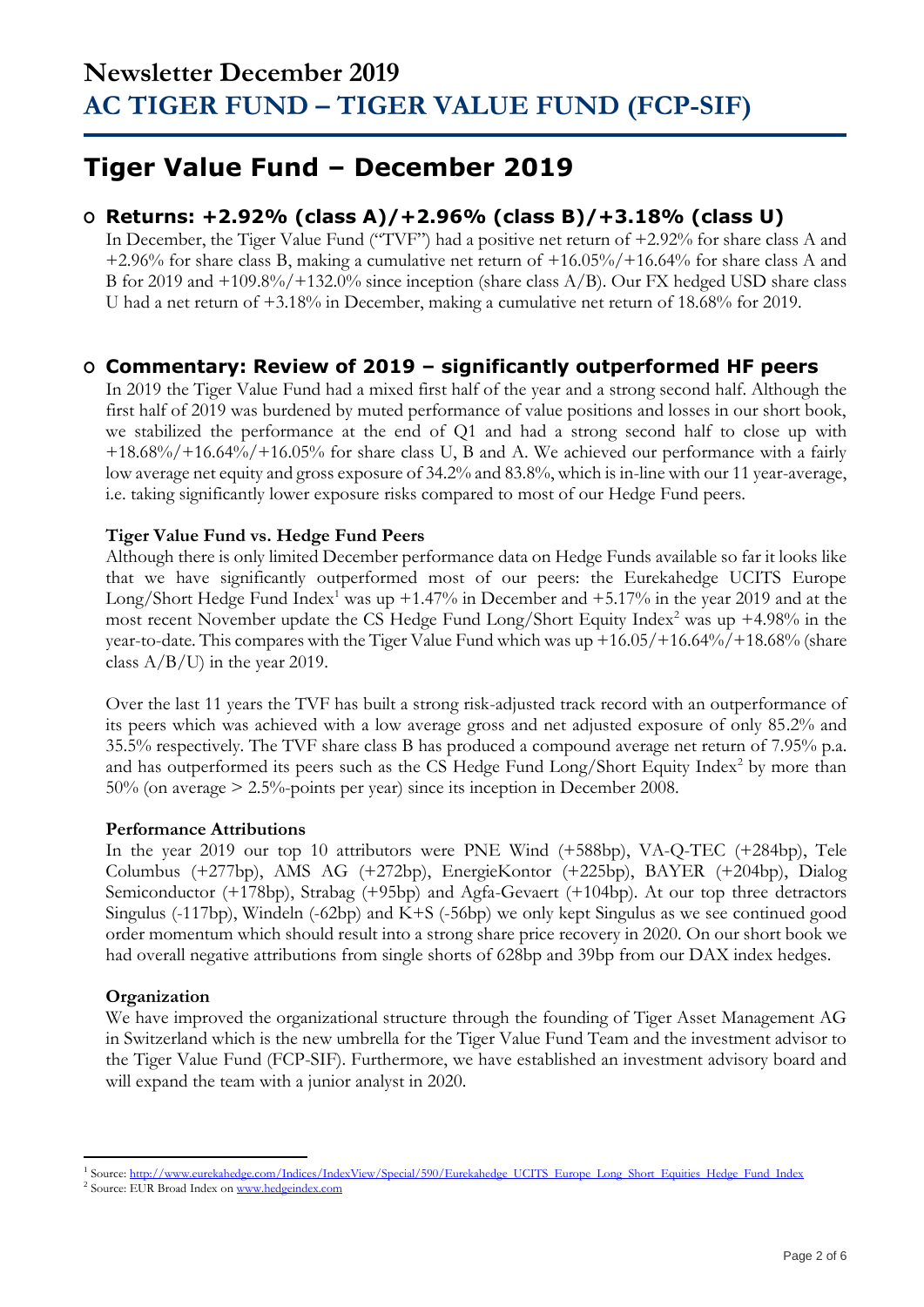### **O Outlook: Front running of economic recovery overdone**

The year-end FOMO (Fear Of Missing Out) effect continued in December with European equity markets gaining further. The Stoxx Europe 600 gained  $+2.1\%$  and the DAX  $+0.1\%$  resulting in an overall 2019 increase of +27% and +25% respectively.

Besides the strong support from yet further monetary stimulus discussed previously, it seems investors have been front running an expected economic recovery. While forward looking indicators such as the US and European PMI surveys have stabilized somewhat, they have not yet recovered providing little evidence of an impending upturn in the industrial and manufacturing sectors.

Earnings in Europe for the Stoxx Europe 600 (SXXP) are estimated to be roughly flat for 2019 (+0.6% according to Refinitiv) while expectations for 2020 is still for around +9% earnings growth. In line with our cautious outlook for the European economy in 2020 we believe that earnings will probably at best be flat for the year implying consensus earnings downgrades overall. Together with a record high P/E ratio (trailing 12m PE of 19x for DAX and 18x for SXXP) the overall risk/reward for the European equity markets remains poor.

We ended 2019 with a net equity exposure of 46.6% (incl. a 3.5% position in Osram with limited downside due to the AMS takeover), slightly above our average net exposure of 35.5% since inception. In December, we continued to add to our very promising and exciting pipeline of new longs and shorts which are largely uncorrelated to the economic cycle. Thus, although we are overall cautious on the European economy, we believe our current portfolio (and pipeline) can do very well even in a recessionary scenario.

### **Rotation back into value in 2020?**

After merely two years of monetary tightening (or reduced stimulus in the case of the ECB), monetary stimulus was back at full speed in 2019. The ECB restarted its APP (Asset Purchase Program) buying €20bn of bonds per month and the FED cut its FED funds rate from 2.5% to 1.75% and injected massive amounts of liquidity through repurchase operations (REPO's). As a result, global equity markets soared with the S&P500 gaining +29%, the Stoxx Europe 600 increasing +27% and the DAX +25%. This equity rally came despite quite poor global economic growth and stagnating or falling corporate earnings. In fact, the DAX 2019 P/E multiple expanded from 12x to 16x during 2019.

As global growth slowed impacting earnings for industrials and other cyclical sectors, growth stocks were heavily in favor in 2019. With NIRP (Negative Interest Rate Policy) and ZIRP (Zero Interest Rate Policy) still in place, investors poured into any asset class with earnings growth regardless of the earnings yield it offered. Hence the Growth/Value spread soared to a new all-time high (based on the MSCI Growth vs. MSCI Value indices). Growth stocks outperformed Value stocks by an unprecedented 16% points in 2019. P/E ratios in the 50's is now not uncommon for the most popular growth stocks, while many value stocks with P/E ratios below 10x and even as low as 5x were shunned. Nevertheless, after a nadir in August 2019, Value stocks managed to claw back from the abyss and outperformed Growth by 4%-points from the low in August.

Due to the restarting of monetary easing globally, bond yields resumed their decline with the German 10-year bond declining from 0.2% to -0.2% and the US 10-year bond yield 2.7% to 1.9%. At the end of 2019, there were \$11.3tr of negative yielding bonds globally, up from \$8.3tr at the end of 2018. Nevertheless, bond yields bottomed in August with the German 10-year bond hitting a low of -0.7% and the aggregate value of negative yielding bonds reaching \$17tr.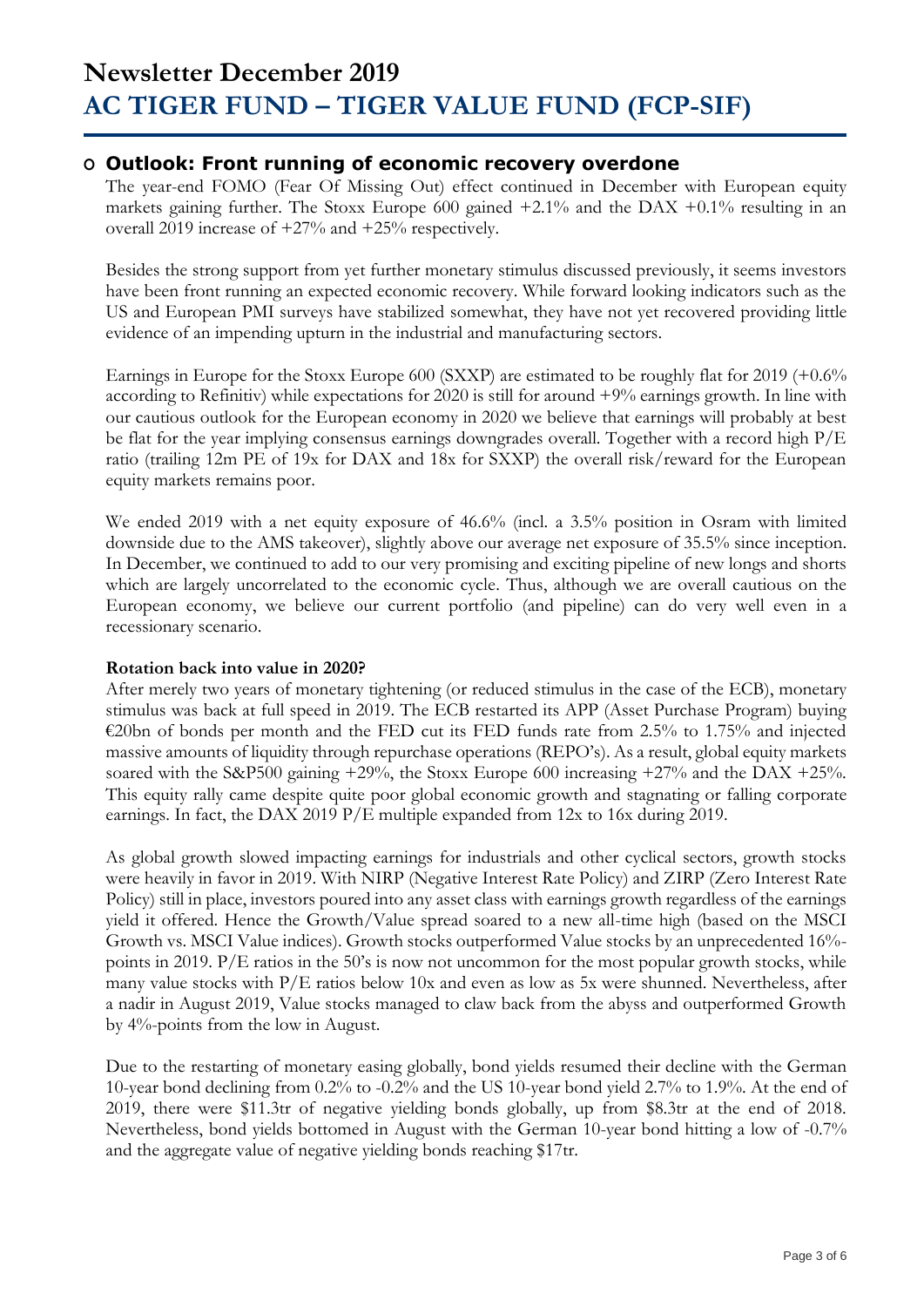The low in interest rates in August 2019 coincided with the low in Value stocks. If global bond yields continue to normalize in 2020, the rotation back into value could endure.

On the political front, Brexit was postponed and then postponed again and then again. Now it finally seems like Brexit will get done by January 31, 2020. In the US, Trump continued to battle over world economic supremacy with China resulting in a significant escalation in trade tariffs. US and China finally reached a "phase 1" trade agreement in early December avoiding a further escalation planned for December 15. Nevertheless, significant trade tariffs are still in place and "phase 2" negotiations are still to start. In short, while some steps were taken to stabilize economic and political uncertainty at the end of 2019, these risks are far from resolved. In addition, the US presidential election in November 2020, is sure to introduce new market risks in 2020.

#### **Top Picks 2020**

Our top investment ideas for 2020 include BAYER (9x PER 20; Glyphosate settlement key catalyst), Ferratum (7x PER 20; Fintech with strong profitable growth), DO&CO (8x EV/EBIT 21/22 and double digit FCF yield; more than 40% profit growth in 20/21), Tele Columbus (break-up scenario implies significant upside) and United Internet/Drillisch (13x /9x PER 20; various positive catalyst in H1). The top picks which we haven't discussed yet will be highlighted in our next newsletters. We would like to thank our investors for your continued trust and look forward to an exciting 2020!

### *The Tiger Value Fund Desk, 9th January 2020*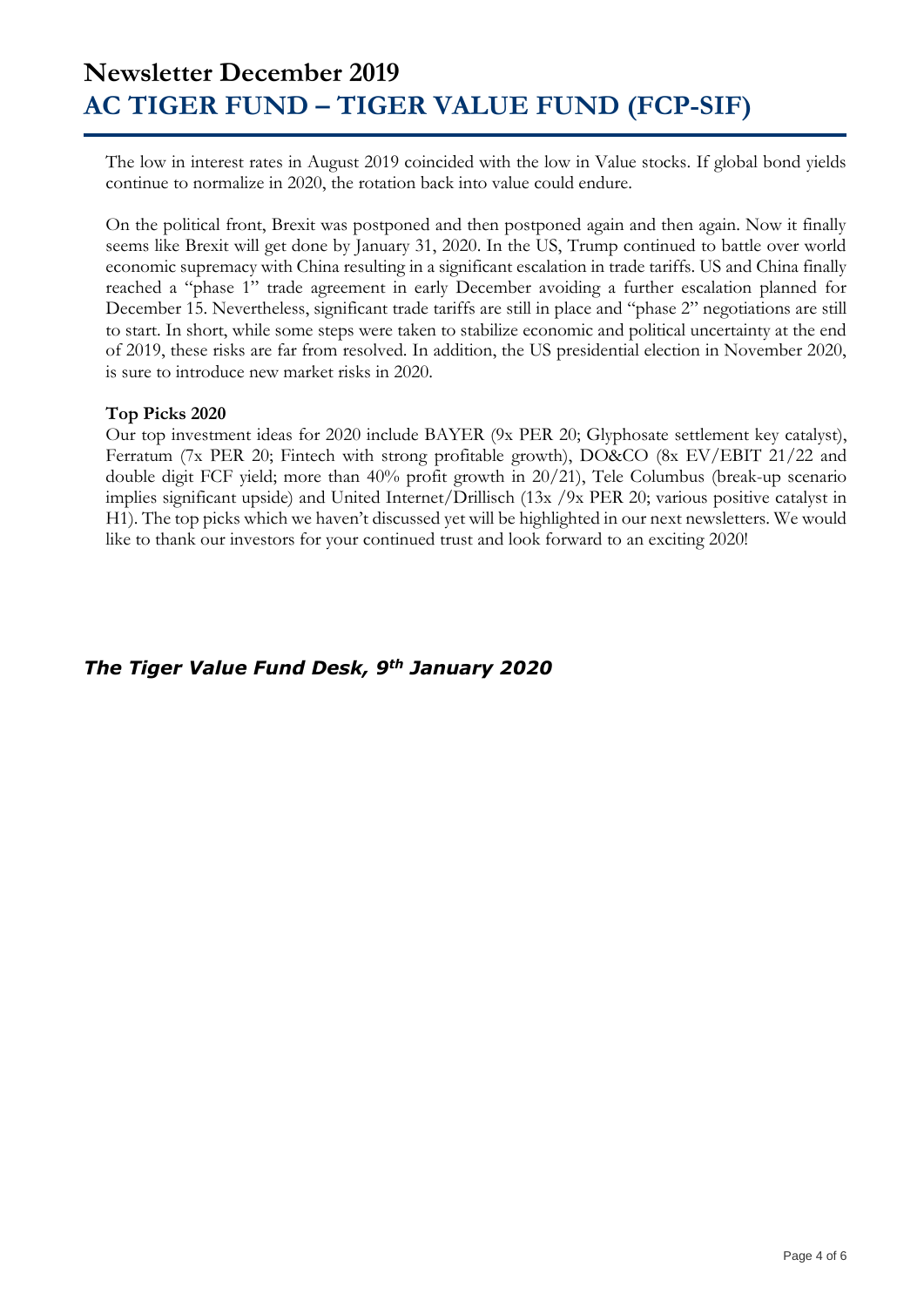#### **Objectives**

The objective is to identify undervalued companies with external catalysts and/or initiate pro-active measures to create shareholder value. The fund aims for a 5-year return of 10-15% p.a. with strong focus on capital preservation.

#### **Investment Strategy**

The Investment Advisor is a specialized fundamental European long/short equity investment manager. The investment philosophy is based on seeking out undervalued value creating companies where we see upcoming catalysts and/or value creation measures that could improve the intrinsic value of the company and drive shareholder returns. At the same time we seek to profit from identifying overvalued value destroying companies where the intrinsic value is continuously being eroded. For each position we perform a detailed analysis including a 360-degree research process and 10-point scoring system (further details are available in our DDQ of investor presentation). The managers foresee a direct dialog with the company as well as with other shareholders to support management to initiate value creating measures. Their partner network i.e. other shareholders, consultants, sector experts, media etc. will help to impact positive change.

The fund intends to engage in 20-30 long investments (excl. residual positions, options and fixed income linked positions) with a target net long exposure of around 20-60%. The geographic focus is likely to be Germany, Switzerland and Austria.

| <b>Fund Information</b>   |                             | <b>Fee Structure and Risk Management</b> |                        |
|---------------------------|-----------------------------|------------------------------------------|------------------------|
| Currency                  | <b>EUR</b>                  | Admin/Custodian Fee                      | Up to 0.49%            |
| Legal Entity              | <b>FCP-SIF</b>              | Advisory (Mgmt) Fee                      |                        |
| <b>Fund Domicile</b>      | Luxembourg                  | Share Class A/U                          | 2.00%                  |
| <b>Fund Structure</b>     | Open-ended multi-class      | Share Class B                            | 1.50%                  |
| Style mandate             | Long/Short and Active Value | Performance Fee                          |                        |
| <b>Investment Minimum</b> |                             | Share Class A/U                          | 20%                    |
| Share Class A/U           | € 125,000 / US-\$ 125,000   | Share Class B                            | 15%                    |
| Share Class B             | € 5,000,000                 | Hurdle Rate                              | None                   |
| Sub. Frequency            | Monthly                     | High Water Mark                          | <b>Yes</b>             |
| Red. Frequency            | Monthly                     | Eligible Investors                       | See Issue Document     |
| <b>Redemption Notice</b>  |                             | Leverage                                 | Maximum 200% of NAV    |
| Share Class A/U           | 5 business days*            | Fund Benchmark                           | CS HF Index L/S Equity |
| Share Class B             | 6 months                    |                                          |                        |

\*) The redemption notice has to be send to the Administrator five business days prior to month end (cut-off 5pm). Therefore the redemption term is monthly with a notice period of 5 days. Please see the offering document for further information.

Investors: Sales documents may not be forwarded to investors other than those who meet the 'experienced investor' requirements under the Law of 2007.

#### **Fund Advisor Details and Service Providers**

| <b>Management Company</b>     | Alceda Fund Management SA       |
|-------------------------------|---------------------------------|
| <b>Investment Advisor</b>     | Tiger Asset Management AG       |
| <b>Swiss Representative</b>   | <b>ACOLIN Fund Services AG</b>  |
| <b>Prime Broker/Custodian</b> | SEB AB / SEB SA                 |
| <b>Administrator</b>          | European Fund Administration SA |
| <b>Auditor</b>                | Price Waterhouse Coopers        |